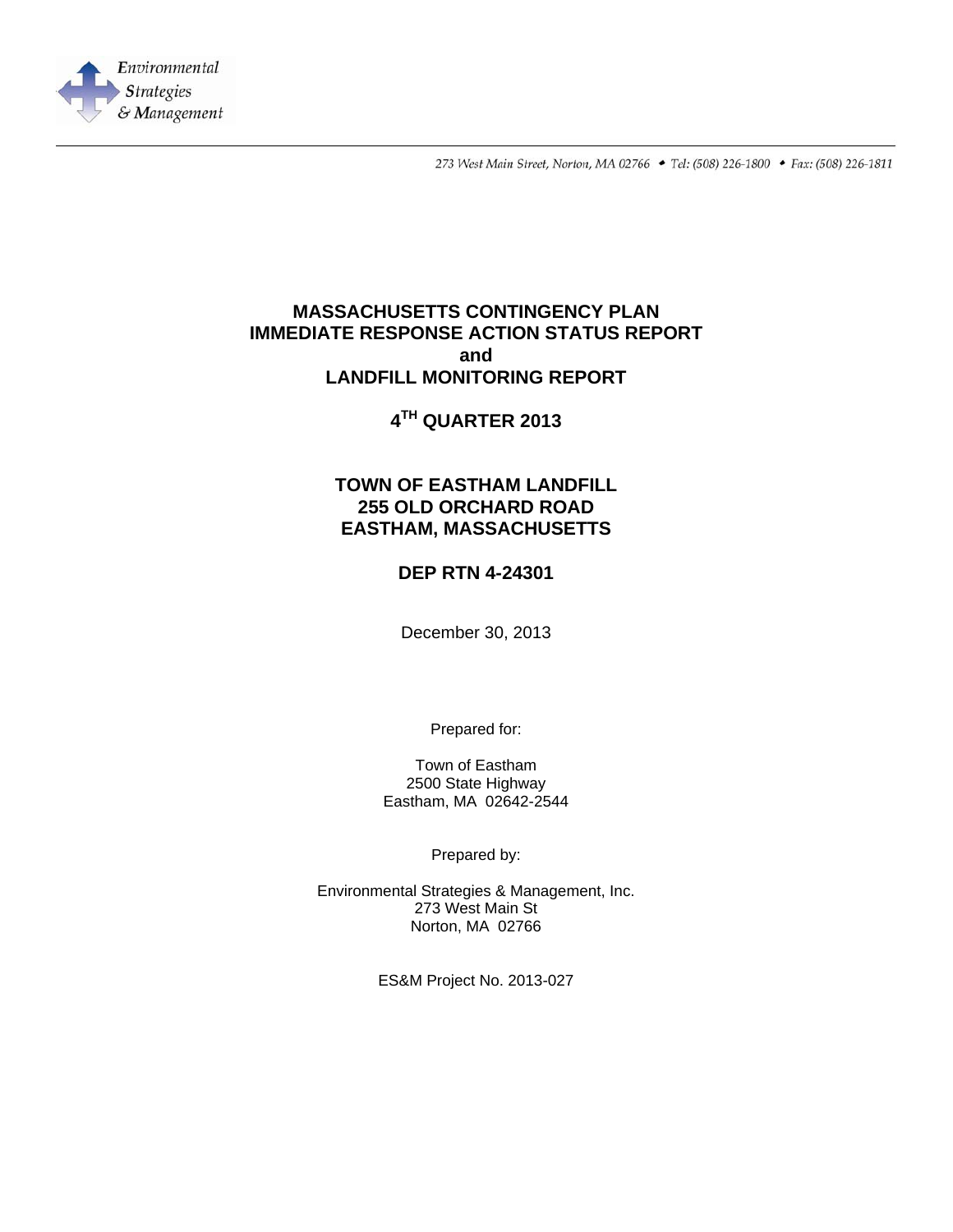# **CONTENTS**

| 1.0 |                                                                     |        |
|-----|---------------------------------------------------------------------|--------|
|     | 1.1                                                                 |        |
| 2.0 |                                                                     |        |
|     | 2.4.1 Activated Carbon Adsorption Test<br>2.4.2 Ozone/UV Light Test | 5<br>6 |
| 3.0 |                                                                     |        |
|     | 3.1.1 Private Wells<br>3.1.2 Landfill Monitoring Wells              | 8<br>8 |
| 4.0 |                                                                     |        |
|     |                                                                     |        |
| 5.0 |                                                                     |        |

### **FIGURES**

1 Site Map

### **TABLES**

- 1 Affected Properties Eligible for Bottled Water
- 2 Summary of Private Well Sampling Program Additional Sampling Event September 2013
- 3 Summary of Private Well Sampling Program All Sampling Events
- 4 Summary of Landfill Monitoring Plan Requirements
- 5 Summary of Landfill Monitoring Plan Sampling Results
	- 5.1 1,4-Dioxane and VOCs
	- 5.2 Metals
	- 5.3 Indicator Compounds

### **APPENDICES**

- A Field Sampling Forms
- B Laboratory Reports Test America
- Laboratory Reports Barnstable County Health Department Laboratory
- C Property Owner Sampling Notification Packages<br>D Photographs of Pilot Test Treatment Systems
- D Photographs of Pilot Test Treatment Systems<br>E MCP Notification Letter to Eastham Chief Mun
- MCP Notification Letter to Eastham Chief Municipal Officer and Board of Health

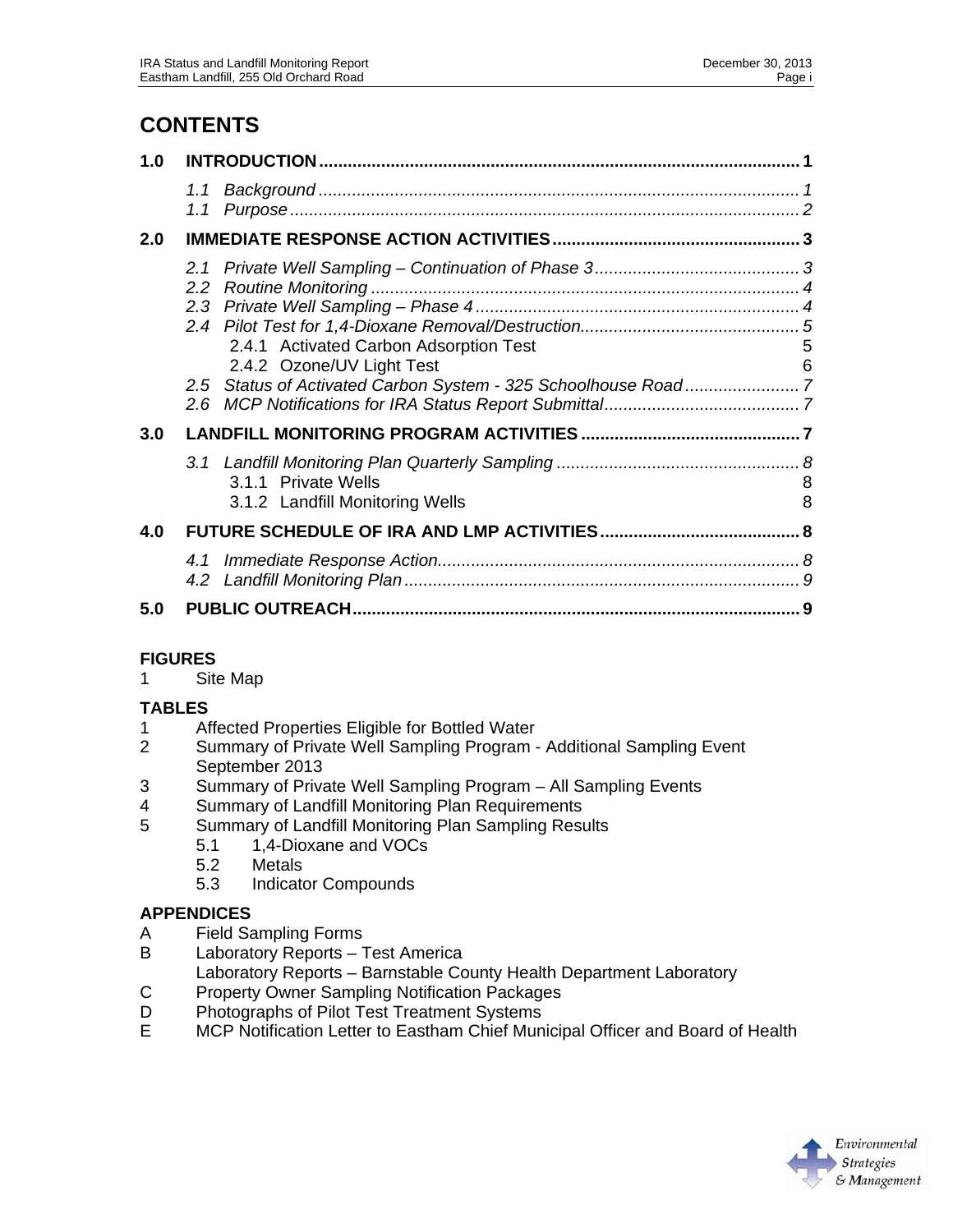# **1.0 INTRODUCTION**

This Immediate Response Action (IRA) Status report has been prepared in accordance with the Massachusetts Contingency Plan (MCP) by Environmental Strategies  $\&$ Management, Inc. (ES&M) on behalf of the Town of Eastham. The report addresses activities conducted under Massachusetts Department of Environmental Protection (MassDEP) Release Tracking Number (RTN 4-24301). This report also includes a summary of activities completed under the Town of Eastham's Landfill Monitoring Plan, approved by MassDEP on August 14, 2012.

## *1.1 Background*

The Town's landfill accepted municipal wastes from the 1930's until approximately 1992, and was capped in 1997. The closure of the landfill consisted of the construction of a low permeability cap and the implementation of a groundwater monitoring program. This monitoring program included routine collection and laboratory analysis of groundwater samples from monitoring wells around the landfill and private drinking water wells in the neighborhood of the landfill. The landfill and surrounding properties are shown on the Site Map included as Figure 1.

In March 2004, vinyl chloride was detected in a water sample collected from a private drinking water well at a concentration of 2 micrograms per liter  $(\mu g/L)$ . Vinyl chloride is a volatile organic compound or "VOC" that is commonly found in groundwater where chlorinated solvents have been released. At this site, VOCs are likely related to debris buried at the landfill. Since the drinking water standard for vinyl chloride is 2  $\mu$ g/L, this discovery was reported to MassDEP as required by the MCP. Response actions related to this discovery included collection and analysis of water samples over a five year period. Laboratory results showed diminishing concentrations of vinyl chloride over time. The diminishing concentrations were attributed to the capping of the landfill, which limits the infiltration of rainwater, and hence, the leaching of contaminants to groundwater. A comprehensive report was submitted in 2009 (to supplement other, previous reports) to document that a permanent solution had been achieved under the MCP. The term "permanent solution" as defined by the MCP means that a condition of no significant risk of harm to humans and the environment has been achieved.

On August 14, 2012, MassDEP's Division of Solid Waste issued a letter to the Town to outline revised monitoring and reporting requirements for the landfill and surrounding neighborhood. The requirements of this revised Landfill Monitoring Plan (LMP) includes collection of groundwater samples from monitoring wells and private wells, collection of soil gas samples from the perimeter of the landfill and quarterly reporting. The testing requirements for water samples include VOCs, certain metals, and "indicator" parameters such as pH, alkalinity, nitrates, and other compounds that are typically related to landfill leachate. The testing protocol was established to monitor groundwater quality in drinking water wells closest to the landfill, at a frequency determined by MassDEP. Included in MassDEP's August 14th letter was a requirement

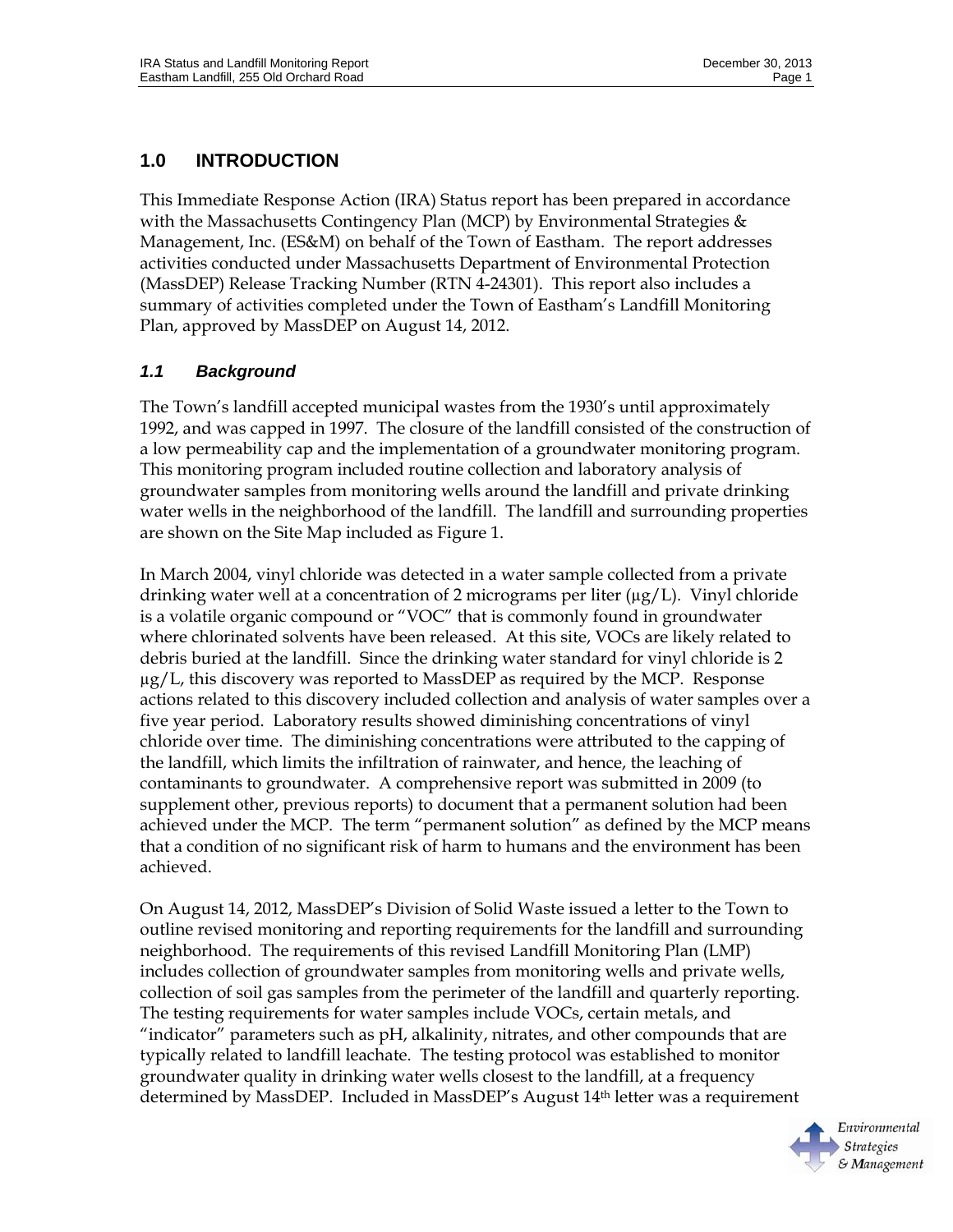to analyze groundwater samples for 1,4-dioxane. This compound is considered an "emerging" contaminant, meaning that its occurrence in the environment and its potential toxicity have only recently been considered by the regulatory and scientific community. It is for this reason that groundwater within and around the landfill had not previously been tested for 1,4-dioxane.

Following the detection of 1,4-dioxane in monitoring wells and private drinking water wells near and downgradient of the landfill, the Town initiated an extensive drinking water well testing program. Between February and August 2013, water samples were collected from 227 drinking water wells under this program.

The drinking water standard for 1,4-dioxane is currently  $3 \mu g/L$ , and until recently, laboratories established reporting limits just below this standard (typically about 2.5  $\mu$ g/L). This reporting limit (RL) sometimes referred to as the method reporting limit (MRL) is the level above which the laboratory can reliably and accurately report a result. The laboratory instruments can detect below that level, but those results are reported as estimated (such data is usually qualified with a "J" value on laboratory reports).

In the spring of 2013, MassDEP published draft regulations (which are still draft at this time) proposing to lower the MCP "GW-1" drinking water standard for 1,4-dioxane from 3 µg/L to 0.3 µg/L. The lowered drinking water standard is in response to several studies, primarily conducted on animals, that suggest that 1,4-dioxane is likely to be carcinogenic to humans. The proposed new standard corresponds to a target excess lifetime cancer risk of one in a million, using the most current toxicity information.

The lowered standard has necessitated the use of more sophisticated laboratory techniques to accurately detect 1,4-dioxane to a method reporting limit of about 0.2 µg/L. The Town has been utilizing laboratory methods that achieve this detection limit since the initiation of its drinking water well sampling program in February 2013. It should be noted that 1,4-dioxane is the only contaminant that has been detected above the GW-1 drinking water standards in samples collected during the Eastham private well sampling program.

During the initial phases of the private well sampling program, bottled water was offered to any resident where 1,4-dioxane was detected above one half of the current drinking water standard (1.5  $\mu$ g/L). The action level for bottled water has been lowered to be consistent with the proposed drinking water standard of 0.3 µg/L. Therefore, bottled water is now being offered to residences where 1,4-dioxane has been detected at 0.3 µg/L or greater. A complete list of properties that meet this criterion is summarized on Table 1.

## *1.1 Purpose*

This IRA Status and Landfill Monitoring Report has been prepared to document activities undertaken from September through November, 2013 for RTN 4-24301.

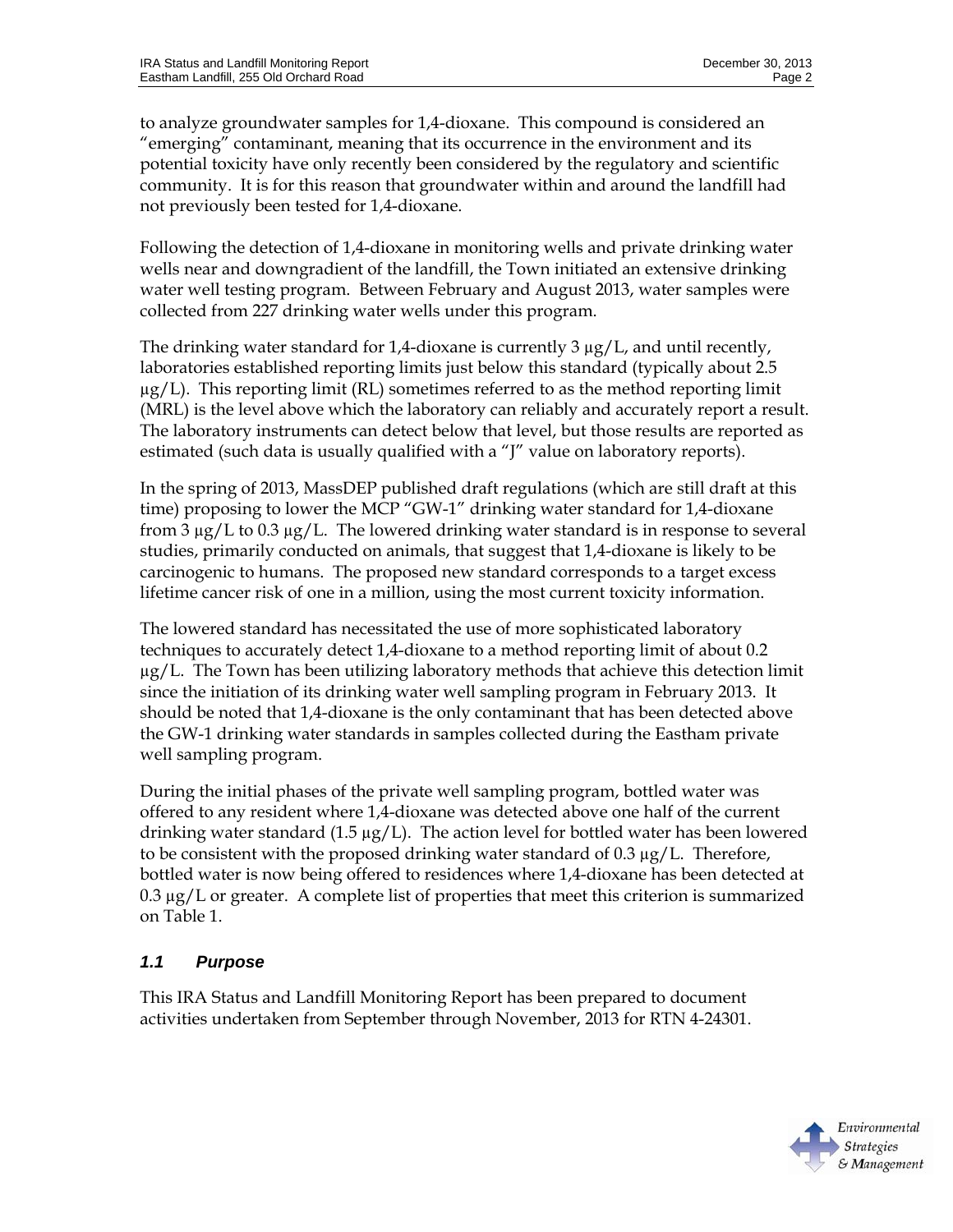# **2.0 IMMEDIATE RESPONSE ACTION ACTIVITIES**

The objective of the Immediate Response Action program is to identify private water wells in the vicinity of the landfill that have been impacted by 1,4-dioxane, and to provide alternative safe drinking water to affected residents. In addition, the IRA program includes evaluation of appropriate and feasible mitigating measures to remove 1,4-dioxane and other VOCs related to the Eastham landfill from drinking water. The previous IRA status reports provided details of the initial IRA activities. The most recent status report (ES&M, September 30, 2013) also included an IRA Plan modification which explained the revised bottled water action level, described additional private well sampling that was conducted during that report period, clarified the ongoing monitoring schedule, and outlined future activities including a pilot test to evaluate water treatment technologies that may be used to remove 1,4-dioxane from private water systems in the study area.

The first three Phases of the private well sampling program under the IRA were completed in February, May and July 2013. These sampling events included collection of water samples from private wells hydraulically downgradient and cross-gradient of the landfill. As described in this report, a fourth sampling event (Phase 4) was initiated in December 2013 to further expand the study area to the south and east of the landfill.

Three IRA status reports have been submitted to MassDEP to document the activities completed through August 2013. The following sections discuss IRA activities undertaken during the months of September, October and November 2013.

### *2.1 Private Well Sampling – Continuation of Phase 3*

-

On September 17, 18 and 19, 2013, water samples were collected from seven residences that had not been included in Phase 3 of the private well sampling program. As with the other sampling events, a field visit form was completed to document the date and time when the sample was collected, the sample location (e.g. kitchen tap, outside spigot), and the configuration of the water system. Field crews also recorded pH, dissolved oxygen (DO), conductivity, and temperature of the water as samples were collected. Field sampling forms summarizing this information are included in Appendix A. Samples were preserved and shipped to Test America Laboratories in Buffalo, New York for analysis of volatile organic compounds by EPA Method 524.2 and 1,4-dioxane by Method 522. Both methods employ reporting limits that are below the drinking water standard for each compound (or below the proposed standard in the case of 1,4 dioxane). Table 2 summarizes the compounds detected in samples collected from these private wells in September 2013, and the laboratory reports are included in Appendix B. As required by 310 CMR 40.1403(10) of the MCP, property owners were notified of the laboratory results for samples collected from their properties. Copies of the notification packages sent following the sampling event in September are included in Appendix C1.

<sup>&</sup>lt;sup>1</sup> Lab reports and copies of the notification packages sent to home owners for sampling events conducted prior to September were provided in previous status reports.

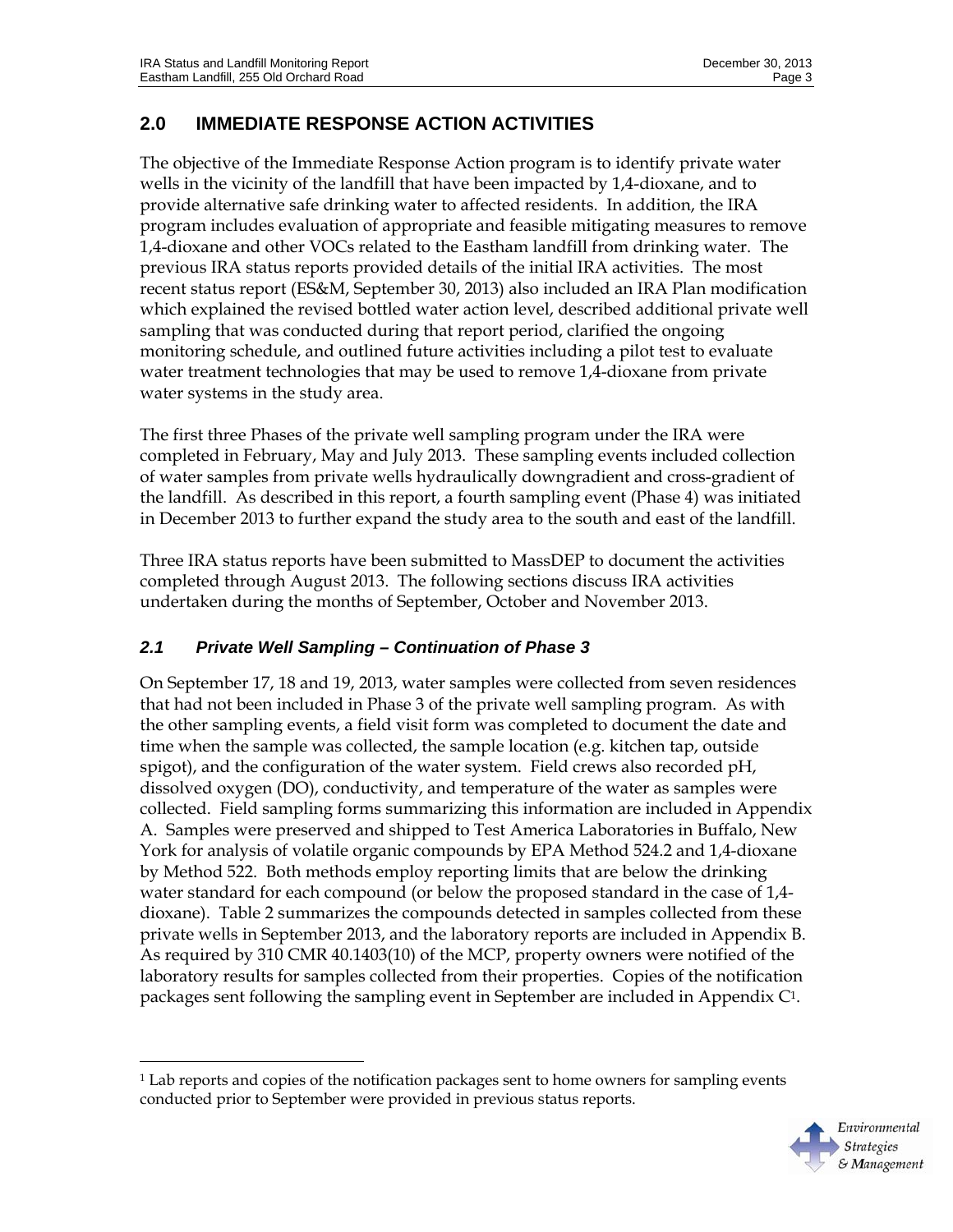Table 3 summarizes all historic water data obtained during all phases of the private well sampling program. The Site Map included as Figure 1 shows the properties within the study area; each parcel is color coded with one of four colors to represent the sampling results:

- Blue = 1,4-dioxane was not detected. Well water test results in this category were below the reporting limit for  $1,4$ -dioxane of 0.2  $\mu$ g/L. Since an estimated concentration ("J" value) was not reported, it is inferred that 1,4-dioxane is not present above the detection limit (approximately 0.04 µg/L).
- Yellow = 1,4-dioxane detected at a concentration below the proposed GW-1 standard of 0.3  $\mu$ g/L. Laboratory results that are below 0.3  $\mu$ g/L but above the reporting limit of 0.2  $\mu$ g/L are quantified results, while results below 0.2  $\mu$ g/L and above the method detection limit of  $0.04 \mu g/L$  are qualified as estimated values (reported with a "J" qualifier).
- Red = 1,4-dioxane detected above  $0.3 \mu g/L$ . All residents in the category have been offered bottled water and have been advised to not use their well water for consumptive purposes.
- White = well water not tested. These property owners were contacted by certified mail; however, either no response was received, access was not granted, or the property owner was not available to provide access to their well. As discussed in Section 2.3, below, many of these property owners have been contacted again to request access to their wells.

## *2.2 Routine Monitoring*

As described in our last status report, the monitoring schedule for several private wells was increased during 2013 to verify the presence of 1,4 dioxane and to establish concentration trends. This enhanced monitoring program included monthly collection of water samples from five residences - 325 Schoolhouse Road, 11 Eldia Lane, 50 Alston Road, and 25 and 30 Knowles Street. Since this sampling program did confirm the presence of 1,4 dioxane and did show that concentrations have been relatively stable, the program objectives were considered complete in September. Laboratory results of samples collected from these residences are included in Table 3.

### *2.3 Private Well Sampling – Phase 4*

The primary IRA activity undertaken during this report period was preparation for Phase 4 of the private well sampling program, scheduled for the first week of December 2013. The Eastham Board of Health compiled the list of properties to be included in the Phase 4 event based on the following criteria:

- Private wells in the study area that had not been tested during previous sampling phases.
- Private wells in areas beyond the study area to the south and east, since 1,4dioxane has been detected at the furthest extent of the original study area and further definition of the extent of 1,4-dioxane is necessary.

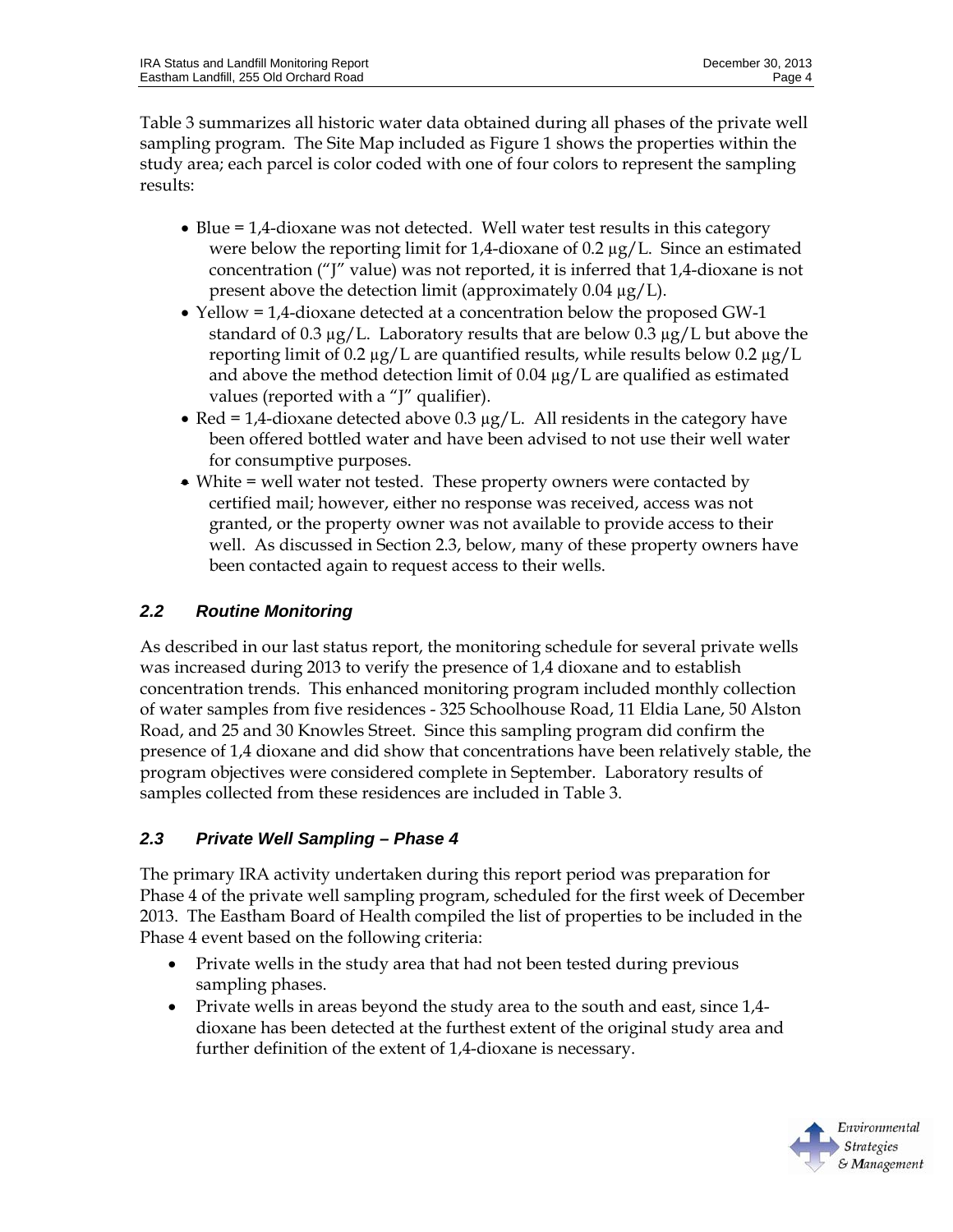• Properties within the study area where concentrations of 1,4-dioxane were detected above the reporting limit of 0.2 µg/L but below the proposed GW-1 standard of 0.3 µg/L.

In November, the Town of Eastham mailed letters to 141 property owners requesting access to their wells for sampling. Letter recipients were requested to contact ES&M to determine a convenient time for access during the first week of December. For seasonal homes that were closed for the season, property owners were given the option to provide access prior to next summer. Details of the Phase 4 sampling event conducted in December will be discussed in the next status report (Q1 2014), to be issued at the end of March 2014.

### *2.4 Pilot Test for 1,4-Dioxane Removal/Destruction*

Section 4.3 of the previous IRA status report described plans to conduct two field pilot tests to evaluate activated carbon adsorption and ozone/UV light treatment systems for the removal/destruction of 1,4-dioxane. Both tests were initiated in November 2013, and the carbon pilot test is ongoing. The residence at 255 Alston Avenue was selected for pilot testing for the following reasons:

- The concentration of 1,4-dioxane in the water is approximately 2  $\mu$ g/L. This value is high enough that the laboratory can accurately quantify test results, and is also representative of several other affected wells.
- The owners were agreeable to allowing the testing in their home.
- There was adequate room to install the carbon treatment system and to test the ozone/UV light device.

Below is a summary of the tests that were conducted. The results of these tests will be reported along with an efficiency evaluation in the next status report.

## **2.4.1 Activated Carbon Adsorption Test**

ES&M contracted Premier Water Systems of Norwood, MA, to provide and install a carbon treatment system. The system was installed by a licensed plumber on November 14, 2013. The system was installed by cutting the water supply pipe after the well pump and pressure tank inside the home, and routing the water through two carbon absorbers plumbed in series. A water flow meter/totalizer was installed after the carbon system. Three sample ports were installed to allow for collection of water samples before the system (influent), after the primary carbon adsorber and before the secondary adsorber (mid), and after the secondary adsorber (effluent). Shutoff valves were installed to allow bypass of the system. All water used inside the home is routed through the carbon system. Unheated water that supplies an outside shower is not routed through the carbon treatment system. A photograph of the carbon treatment system is included in Appendix D.

The carbon treatment system consists of the following components:

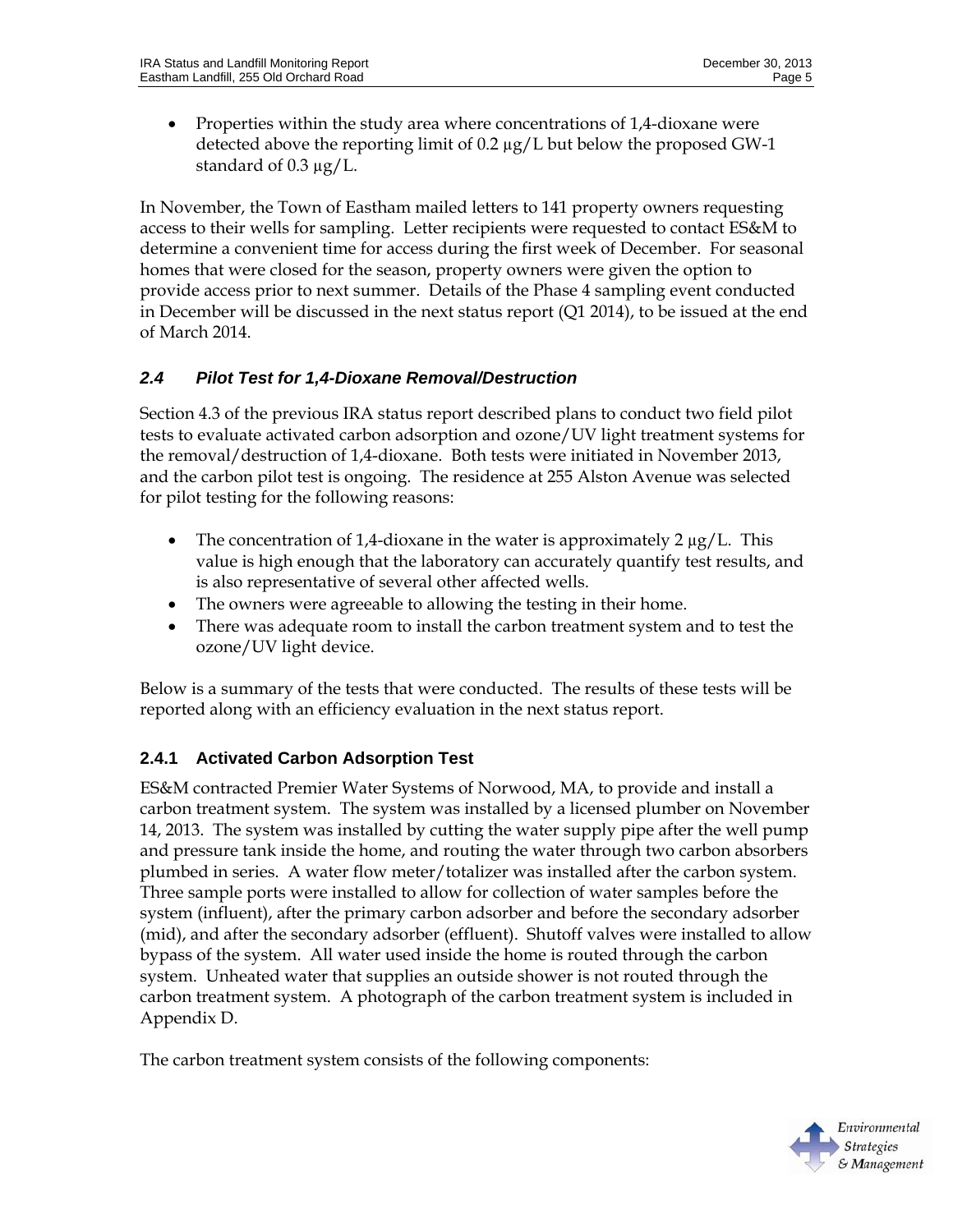- Two polyglass adsorbers, each 13 inches diameter by 54 inches tall with integral plumbing;
- 110 pounds of acid-washed, coconut based,  $12 \times 40$  virgin activated carbon;
- Three ball valves that can be used to bypass the carbon treatment system;
- Three sample valves that can be used to collect influent, midpoint and effluent water samples; and
- One Carlon Model 6251MNL 5/8" by 3/4" no-lead, eco brass multi-jet water meter.

The test protocol included the following procedures:

- Install the carbon system;
- Purge the adsorbers to remove fine carbon particles;
- Record the starting totalizer reading;
- Collect effluent, midpoint, and influent water samples on the day of system activation;
- Ship the preserved water samples via laboratory courier and under chain-ofcustody to Test America in Buffalo, NY for laboratory analysis of VOCs by EPA Method 524.2 and for 1,4-dioxane by EPA Method 522.1; and
- At one week intervals, collect samples of the effluent, midpoint, and influent water until 1,4-dioxane is detected in the effluent.

During this report period effluent, midpoint and influent samples were collected on November 14, 20, and 26, 2013. As of the close of this report period (end of November), only the result from the startup sample event on November 14 had been received and evaluated. These results showed that 1,4-dioxane was detected at a concentration of 1.6  $\mu$ g/L in the influent but was not detected in the system effluent. In the next status report, ES&M will report on the performance of the carbon system, including the total volume of water treated, the mass of 1,4-dioxane removed and the mass of 1,4-dioxane adsorbed per unit mass of carbon. Laboratory reports for all samples analyzed as part of the pilot study will be appended to the next IRA status report.

## **2.4.2 Ozone/UV Light Test**

ES&M purchased a small, under sink treatment device which the manufacturer claims employs a five-step process to disinfect water and remove lead (ozone, UV light, photo oxidation, filtration and post filtration UV). This device (Zuvo water filtration system series 300) was selected for testing because it is an inexpensive treatment unit that reportedly uses ozone and UV light, which have successfully been used at other sites to destroy 1,4-dioxane in water. A test was conducted on November 20, 2013 using untreated water obtained from the 255 Alston Avenue residence. A photograph of the test set up is included in Appendix D.

The test protocol included the following procedures:

• Set up the Zuvo system. Water from the influent to the carbon system (before carbon treatment) was routed via flexible tubing to the inlet connection of the

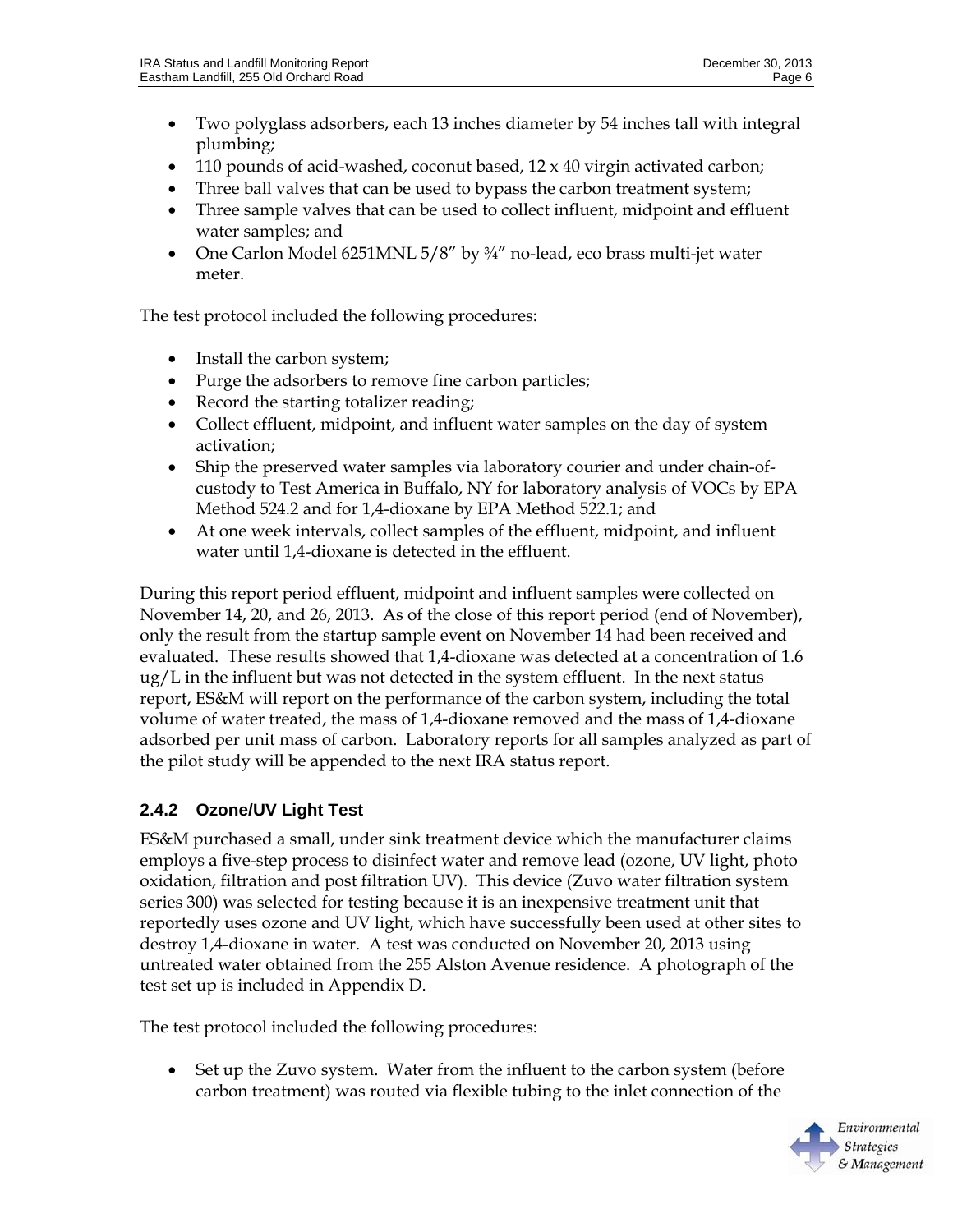Zuvo unit. The effluent water discharged into a laundry sink. The unit was plugged into a nearby 110v receptacle.

- Water was supplied to the Zuvo and the start time was recorded;
- The flow rate was determined by measuring the time required to fill a 5-gallon container two times;
- Effluent and influent water samples were collected after 97 minutes of operation and after 155 minutes of operation;
- The preserved water samples were shipped via laboratory courier under chainof-custody to Test America for laboratory analysis of VOCs by EPA Method 524.2 and for 1,4-dioxane by EPA Method 522.1; and
- The unit was disassembled and removed.

The laboratory results did not indicate that the Zuvo unit was effective at removing 1,4 dioxane. A more detailed evaluation of the performance of this unit will be included in the next IRA status report.

### *2.5 Status of Activated Carbon System - 325 Schoolhouse Road*

An activated carbon system consisting of two fiberglass carbon tanks was installed several years ago at the 325 Schoolhouse Road residence to remove VOCs from their drinking water. In early 2013, 1,4-dioxane was detected above the drinking water standard in water samples collected from this property. This prompted monthly collection of samples from the influent and effluent of the system to determine the removal efficiency for 1,4 dioxane. However, monthly sampling was discontinued after the September sampling event because the home is vacant and water usage has been erratic. The monthly sampling data will be evaluated in parallel with the data from the 255 Alston Avenue pilot test to more thoroughly determine the potential removal efficiency of activated carbon.

### *2.6 MCP Notifications for IRA Status Report Submittal*

As required by the MCP, notice of the electronic submittal of this IRA status report to MassDEP is provided to the Town of Eastham Board of Health and Chief Municipal Officer. A copy of the notification letter pertaining to this report is included in Appendix E.

## **3.0 LANDFILL MONITORING PROGRAM ACTIVITIES**

The Landfill Monitoring Plan (LMP) was revised in August 2012 to expand the monitoring requirements while discontinuing analysis for some parameters at other locations. In addition, the revised LMP required that the Town analyze groundwater samples for 1,4-dioxane (utilizing EPA Method 8260B or 8270 SIM, with a reporting limit of less than 3  $\mu$ g/L) at six of the groundwater monitoring locations. A summary of the Landfill Monitoring Plan sampling requirements and schedule are shown on Table 4. The following sections describe sampling and monitoring activities completed during this report period.

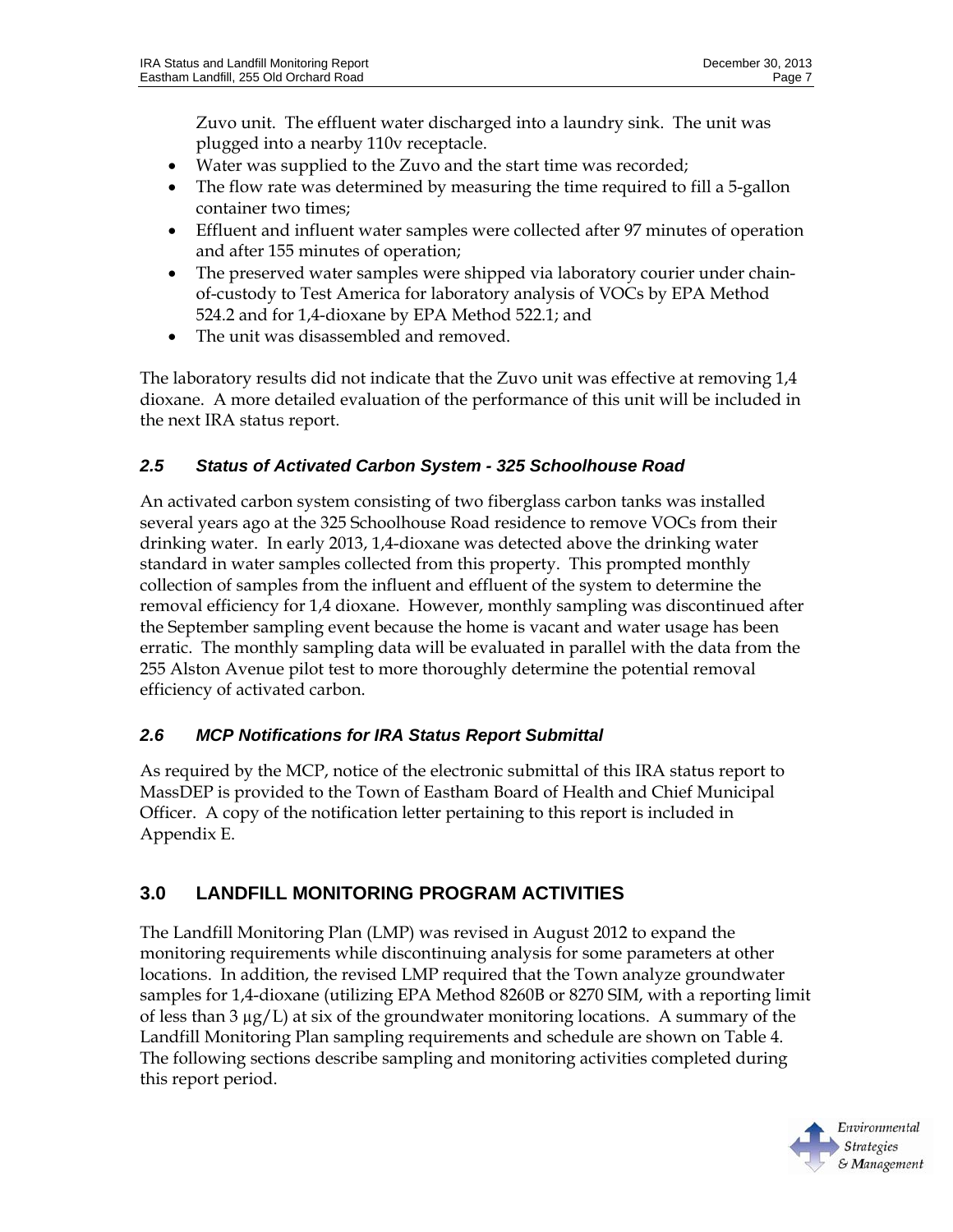### *3.1 Landfill Monitoring Plan Quarterly Sampling*

#### **3.1.1 Private Wells**

The LMP includes periodic sampling of private well water from homes around the landfill. On November 20, 2013, ES&M collected quarterly drinking water samples from three residential properties that are included in the sampling program - 100 Meetinghouse Road, 180 Old Orchard Road, and 285 Alston Avenue. Field sampling forms for this sampling event are included in Appendix A. Samples collected from the residences were preserved and submitted to Test America for analysis of VOCs, 1,4 dioxane and arsenic. The laboratory results are presented on Table 5 and the laboratory report is included in Appendix B. As required by 310 CMR 40.1403(10) of the MCP, property owners were notified of the laboratory results for samples collected from their properties during this report period. Copies of the notification packages are included in Appendix C.

### **3.1.2 Landfill Monitoring Wells**

During this reporting period, LMP monitoring included the collection of groundwater samples from monitoring wells MW-3I and MW-3D (located on the landfill property) on November 25, 2013. Samples were collected by Barnstable County Health Department personnel and submitted to their laboratory for analysis of VOCs, metals and indicator parameters. The laboratory test results are summarized on Table 5, which includes applicable regulatory standards and/or guidelines. The complete laboratory reports from Test America and Barnstable County are included in Appendix B.

Groundwater samples have been collected from monitoring well MW-21S semi-annually under the LMP in the past and were due to be collected during this report period. However, Barnstable County field personnel were unable to collect samples from this well during this report period.

## **4.0 FUTURE SCHEDULE OF IRA AND LMP ACTIVITIES**

#### *4.1 Immediate Response Action*

- Collect drinking water samples from residences identified under the Phase 4 sampling event for VOC and 1,4-dioxane analysis.
- Gather well construction information for select wells in the study area, and any new well that is included in the expanded study area.
- Review the Phase 4 sample results and provide bottled water to any new resident whose laboratory result indicates a concentration of 1,4 dioxane above  $0.3 \text{ ug}/L$ .
- Prepare sampling results notification packages for all residents included in the December 2013 Phase 4 sampling event.

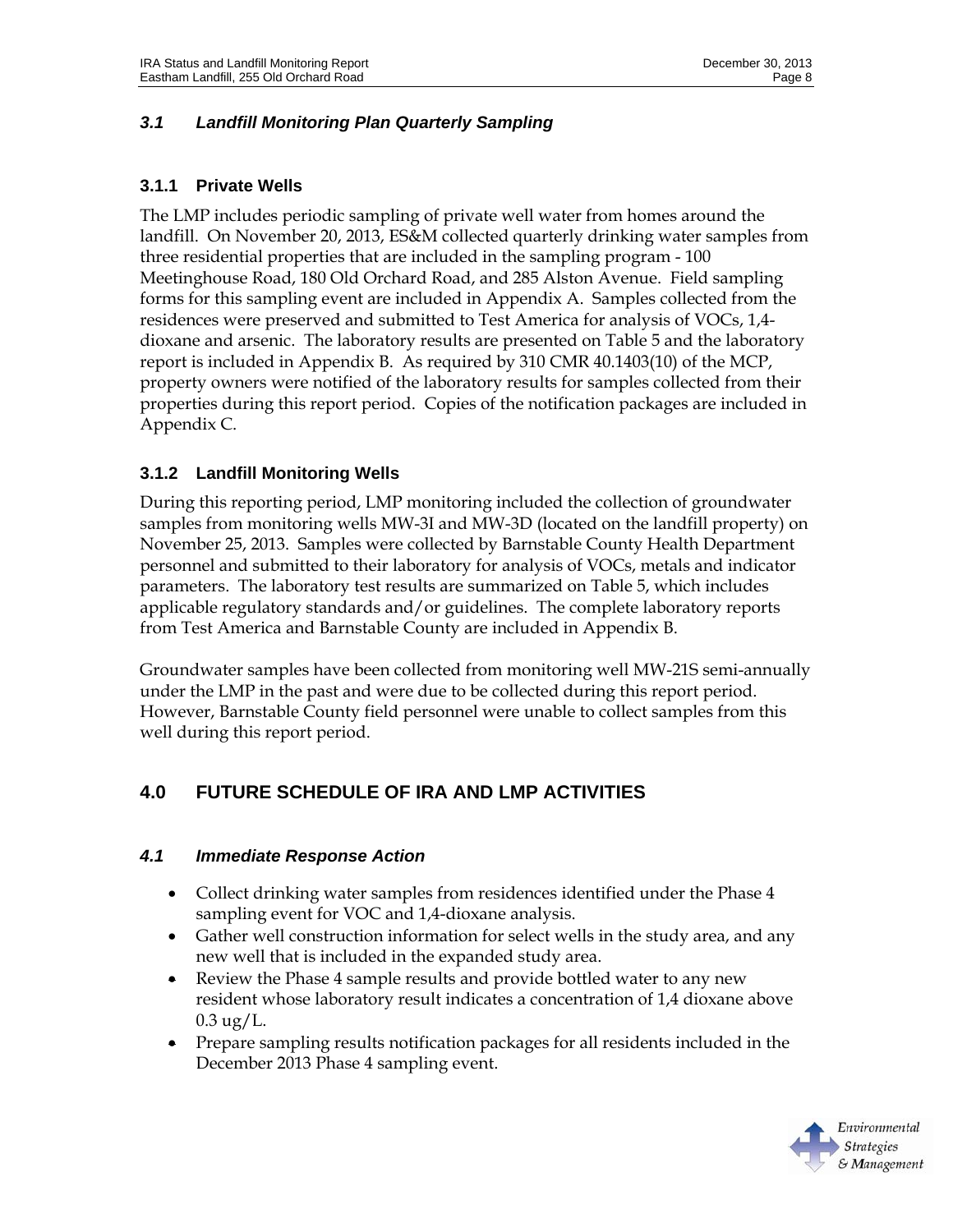- Evaluate sampling data for the site as a whole to determine if the extent of  $1.4$ dioxane in groundwater is adequately defined.
- Complete the activated carbon system pilot test at the 255 Alston Avenue residence, and evaluate sampling data (in concert with sampling data from the 325 Schoolhouse carbon system) to estimate the efficacy of activated carbon as a possible treatment method for 1,4 dioxane.
- Document the pilot testing results for the ozone/UV light treatment system.

#### *4.2 Landfill Monitoring Plan*

- Review the objectives of the LMP and propose revisions to the sampling plan to be consistent with the current status of the IRA. For example, several residences that are sampled routinely are already being provided bottled water; therefore, continued sampling may provide limited beneficial information.
- Monitor soil gas monitoring wells at the landfill in December 2013 for methane, hydrogen sulfide, and oxygen; and field screen soil gas samples for volatile organic compounds.
- Collect quarterly groundwater samples from wells MW-3I and MW-3D in February 2014 for analysis of indicator parameters, metals and VOCs including 1,4-dioxane. Collect groundwater samples from well MW-21S, if possible, for analysis of VOCs and 1,4-dioxane.
- Collect quarterly private well samples from the 285 Alston Avenue, 100 Meetinghouse Road and 180 Old Orchard Road residences in February for analysis of VOCs, 1,4-dioxane and arsenic.

## **5.0 PUBLIC OUTREACH**

As stated in the last status report, the Town of Eastham and ES&M are committed to open communication with the residents of Eastham so that any and all questions can be answered. Our communication plan includes the following elements to keep the public informed of all aspects of this project:

#### **Availability of Reports**

All reports required by MassDEP are available on their website (http://public.dep.state.ma.us/fileviewer/Rtn.aspx?rtn=4-0024301). The Town of Eastham's also posts these reports on their website (http://www.easthamma.gov/Public\_Documents/index). Hard copies of reports are available at Town Hall and at the Eastham Public Library.

#### **Direct Communications**

Questions on the ongoing work related to this matter may be directed to:

Jane Crowley, Health Agent, Eastham Board of Health 508-240-5900, x229 jcrowley@eastham-ma.gov